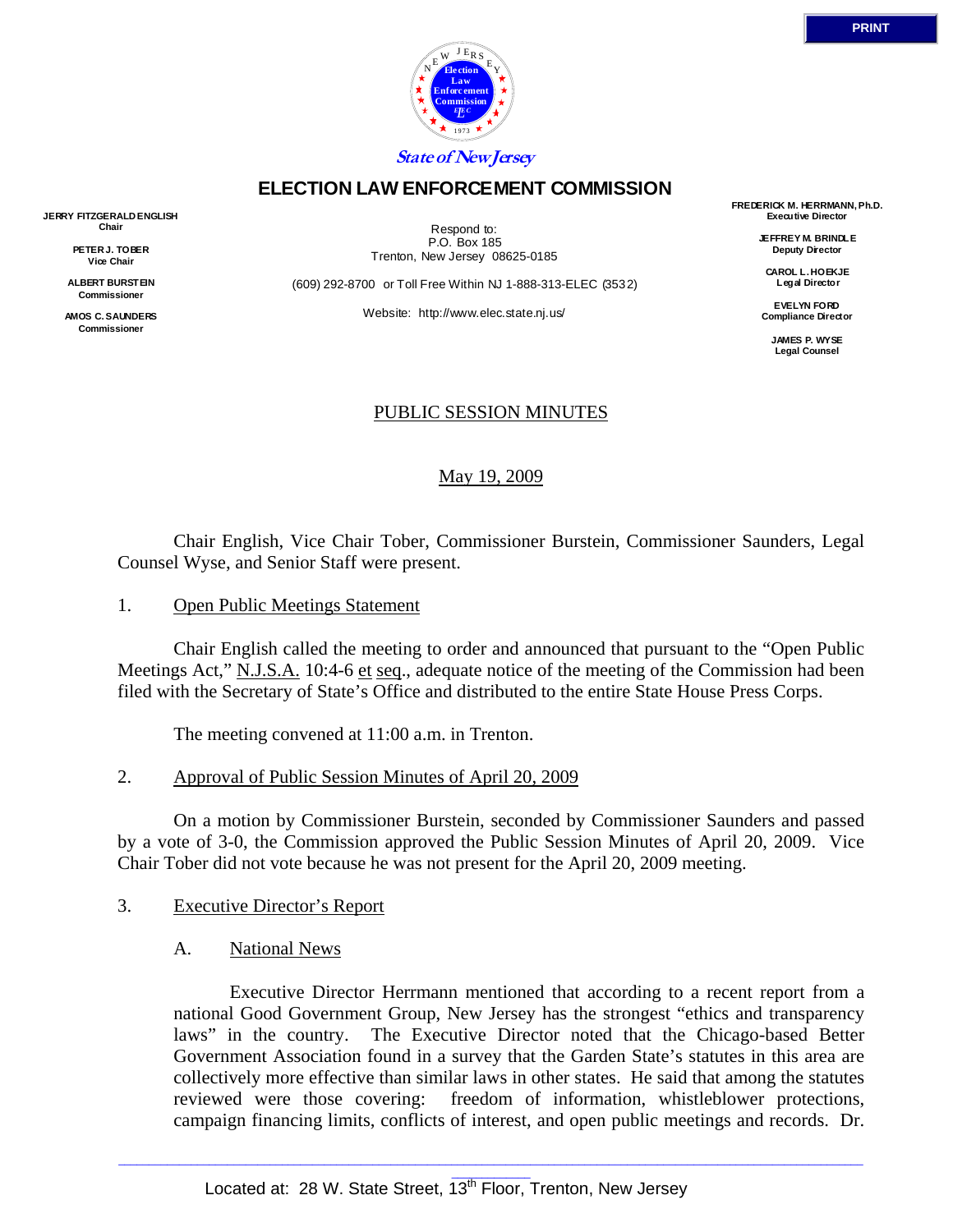Herrmann indicated that New Jersey's number one rating was a huge improvement over the last report by the Association in 2002, when our State was ranked  $12<sup>th</sup>$ .

 According to the Executive Director, in December 2008, a United States District Court in Connecticut ruled in Green Party v. Garfield that the pay-to-play provisions of that State's 2005 Campaign Financing Report Act were constitutional. Dr. Herrmann stated that the Connecticut law is even more stringent than New Jersey's pay-to-play statutes in that it provides for a total ban on campaign contributions from State contractors. He reported that the Court found that the law did not violate rights of free speech, equal protection, and due process under both the United States and Connecticut constitutions. The Executive Director said that according to the decision, the pay-to-play ban could be imposed simply based on the State's need to "prevent the perception of corruption." Dr. Herrmann noted that the plaintiffs indicated in March 2009, that they had asked the Second Circuit Court of Appeals to review the case.

### B. Budget Update

 Executive Director Herrmann advised the Commission that on April 21, 2009, Deputy Director Brindle, Director of Finance and Administration Steve Dodson, and he attended the Assembly Budget Committee hearing on the Department of Law and Public Safety. He mentioned that Assemblywoman Alison Littell McHose asked him a series of questions, noting that she wanted to know the impact of the \$84,000 budget cut, which corresponds with the salary of the Director of Lobbying, and the decline in lobbying fee revenues caused by the reduced number of lobbyists. Executive Director Herrmann said, although there might be some consequences, ELEC still had the resources to fund and not lose that critical position. Dr. Herrmann informed the Commission that the Assemblywoman then inquired about the Commission's overall fiscal and staffing situation. Executive Director Herrmann said that the Ethics Reform Package of 2004 contained 17 bills that affected ELEC's work, and the Commission was supposed to have expanded to 88 staff members at that time. He added, however, that due to the State's ongoing fiscal problems, only 66 staff members are currently employed so that ELEC is missing 25 percent of its staff complement. According to Executive Director Herrmann, she then asked if the Commission could perform its mission with its depleted personnel contingent. The Executive Director indicated that he answered her question by quoting Samuel Johnson who was once asked if a dog could walk on its hind legs and responded "yes sir it can but not very well."

 Dr. Herrmann advised the Commission that on April 22, 2009, Deputy Director Brindle, Director Dodson, and he attended the Senate Budget and Appropriations Committee hearing on the department. He said that at that meeting, there were no questions for ELEC.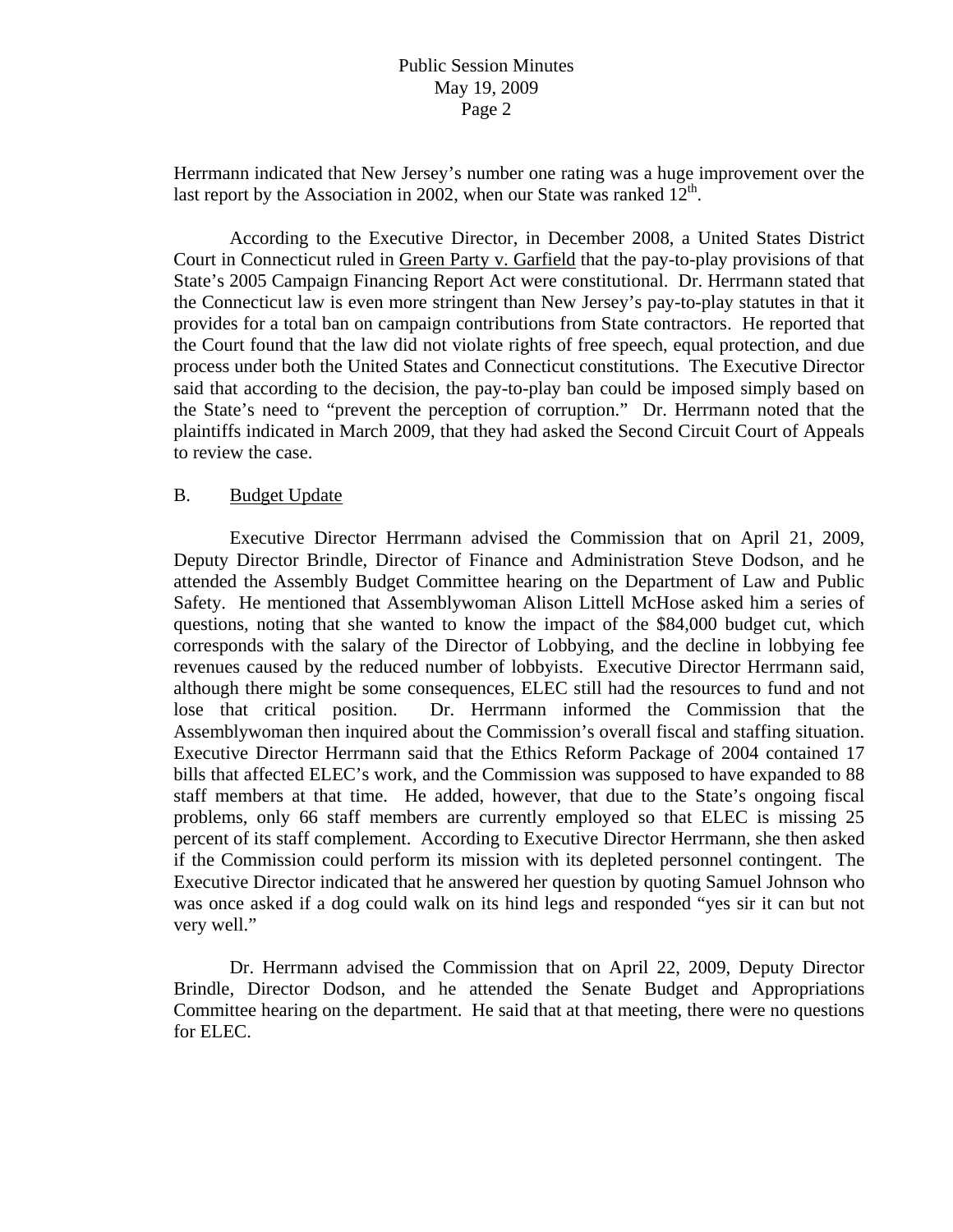#### C. Staff Activities

 Executive Director Herrmann stated that the Compliance Division held three spring treasurer training programs on March 12, 16, and 31, 2009. He informed the Commission that on May 11, 2009, the staff released detailed fundraising data from the 29-day preelection reports of candidates running in the General Assembly Primary. Dr. Herrmann indicated that the total amounts raised and spent increased slightly from the amounts reported in 2005, the last time the lower house ran without the Senate. He reported that the \$10.3 million raised in 2009 was seven percent greater than in 2005, while the \$5.5 million spent represented a six percent increase over that year. Executive Director Herrmann offered thanks to Compliance Director Ford, Director of Information Technology Carol Neiman, and their staffs for another job well done.

### D. Enabling Legislation for the Office of Lieutenant Governor

 Executive Director Herrmann told the Commission that Director of Special Programs Amy Davis and he attended the Assembly State Government Committee meeting on May 11, 2009, that considered A-3902 (Quigley), the enabling legislation creating the office of lieutenant governor. He said that the major provisions of the bill are the:

- creation of one campaign committee for both the gubernatorial and lieutenant gubernatorial candidates with the same contribution and expenditure limits as under the existing law,
- permission for each of the candidates to contribute \$25,000 of personal funds to this committee,
- establishment of an additional debate for lieutenant gubernatorial candidates,
- addition of Personal Financial Disclosure and Issue Advocacy Organization reporting requirements for lieutenant gubernatorial candidates to parallel the same provisions for gubernatorial candidates, and
- ability of ELEC to issue regulations including temporary regulations on an emergency basis and issue advisory opinions related to candidates for the office of Lieutenant Governor.

 Dr. Herrmann added that he was asked by Chair Joan M. Quigley to provide some descriptive and explanatory testimony to the committee. According to the executive director, the bill was unanimously released with technical amendments and is on the General Assembly board list for May 21, 2009.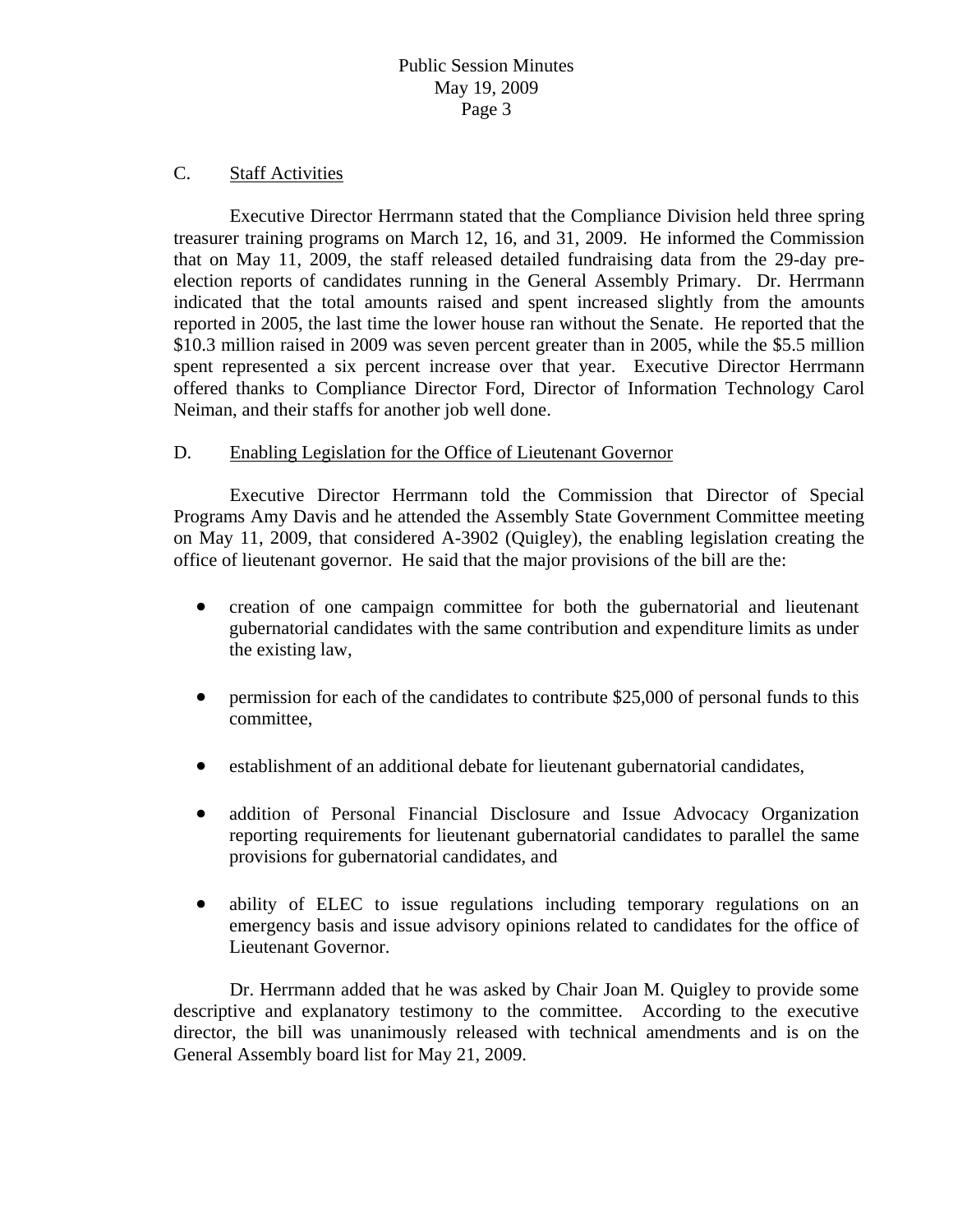- E. Summer Meeting Schedule
	- June 16, 2009 at 11:00 a.m. in Trenton;
	- July 21, 2009 at 11:00 a.m. (General Election Gubernatorial Debate sponsor selection) in Trenton; and,
	- August 18, 2009 at 11:00 a.m. (if needed) in Trenton.

### 4. 2009 Gubernatorial Public Financing Program Update

## **Lonegan - Submissions 7 through 10**

 Special Programs Director Amy Davis stated that staff received and completed its review of Candidate Steven Lonegan's submissions seven through ten and issued public funds totaling \$497,260.24. She said that Candidate Lonegan has received a total of \$1.4 million in public funds, adding that Candidate Lonegan filed an eleventh submission on May 12, 2009. Director Davis said that staff will report to the Commission on Submission eleven at the next Commission meeting.

## **Christie - Submissions 6 and 7**

 According to Director Davis, staff completed its review of Candidate Chris Christie's sixth and seventh submissions and issued public funds totaling \$355,274.58. She noted that Candidate Christie has received the maximum amount of funds for the primary election, a total of \$3.1 million.

### **Debate Plans**

 Director Davis mentioned that the two ELEC sponsored primary debates aired and that staff is already preparing for the general election debates by placing the debate sponsor application on the Commission's website and sending an informational packet to potential debate sponsors. Moreover, she said that a question has been added to the debate sponsor application asking whether or not each potential sponsor would be willing to sponsor a lieutenant gubernatorial debate. She said this would be in addition to one or two gubernatorial debates. Director Davis advised that the sponsor application deadline is July 1, 2009, and that staff will provide the Commissioners with copies of applications received in advance of the July 21, 2009 Commission meeting, at which the sponsors will be selected.

### **Application for Finalization with Net Liabilities**

 Director Davis noted that recently the Commission adopted new regulations that allow for a past gubernatorial campaign with outstanding obligations to apply to the Commission to finalize campaign reporting. She said that as a result, an application was received from 2001 primary election gubernatorial candidate, Bob Franks. The Director said that former candidate Franks currently has \$132,174.31 in outstanding obligations and reports the campaign has been unsuccessful in raising funds to extinguish the debt. Director Davis informed the Commission that staff has reviewed the application and has determined it meets the regulatory requirements to be able to finalize. She said that if the Commission has no objection, staff will contact the campaign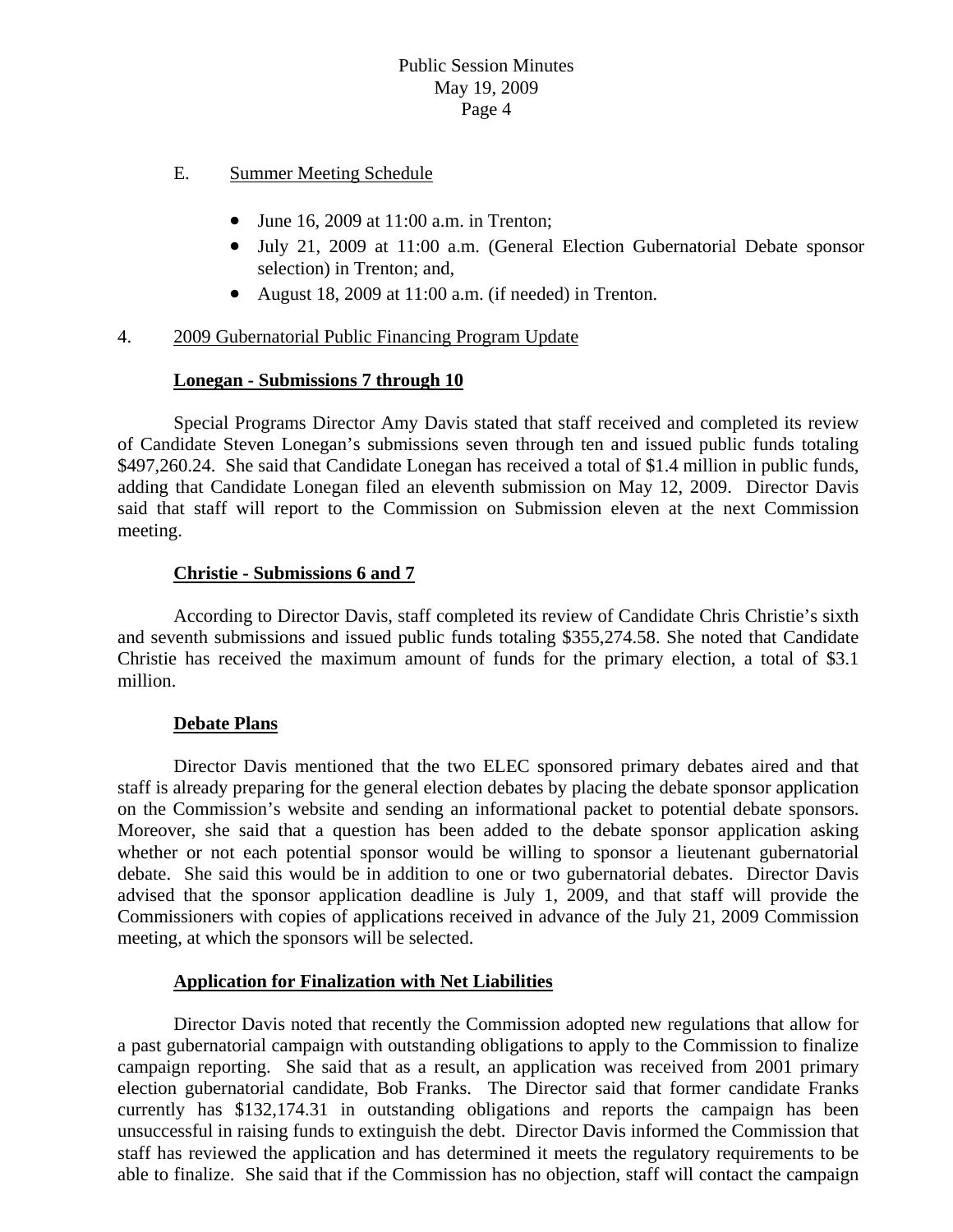and notify them they may file a final report with required certifications. The Commission had no questions about this application.

## 5. Lieutenant Governor

 Chair English asked, with regard to the potential enactment of the lieutenant gubernatorial bill, the process by which regulations would be adopted. She asked whether or not there would be an interim period when no regulations would be in place.

 Legal Director Hoekje stated that the promulgation period for adopting regulations is lengthy and would likely be several months even under emergency rulemaking. She said that in the meantime the Commission could issue advisory opinions if necessary.

 Executive Director Herrmann added that a fact sheet would be immediately prepared upon enactment providing questions and answers involving the new law.

 Chair English asked about training for candidates and whether or not training for nongubernatorial candidates was the same as for publicly-funded gubernatorial candidates.

 Director of Compliance and Information Ford indicated that treasurer training for legislative candidates was mandatory.

 Director Davis responded that training for publicly-financed gubernatorial candidates was more extensive.

### 6. Resolution to go into Executive Session

 On a motion by Commissioner Saunders, seconded by Commissioner Burstein and passed by a vote of 4-0, the Commission resolved to go into Executive Session to discuss anticipated litigation, which will become public as follows:

- A. Final Decision Recommendations in violation proceedings which will not become public. However, the Final Decisions resulting from those recommendations will become public not later than seven business days after mailing to the named respondents.
- B. Investigative Reports of possible violations, which reports will not become public. However, any complaint generated as the result of an Investigative Report will become public not later than seven business days after mailing to the named respondents.